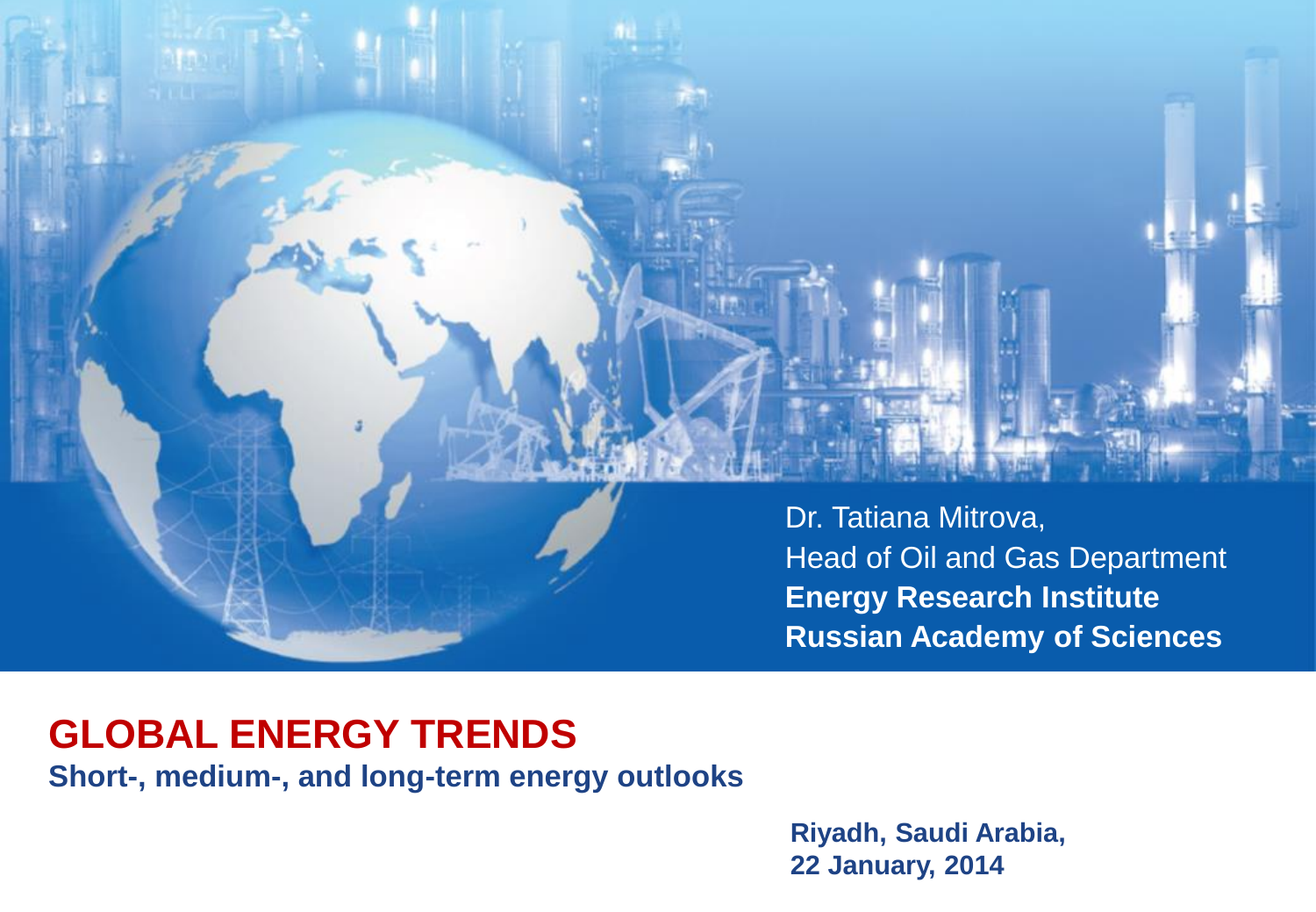#### **Why do we need outlooks?**



- $\triangleright$  Outlook is not a prediction, it just helps to narrow the range of uncertainty and serves as an instrument for analyses of the different alternatives for decision making
- $\triangleright$  "What if...?" questions help to estimate potential implications of different decisions
- $\triangleright$  Assumptions, data and methodology define the results

1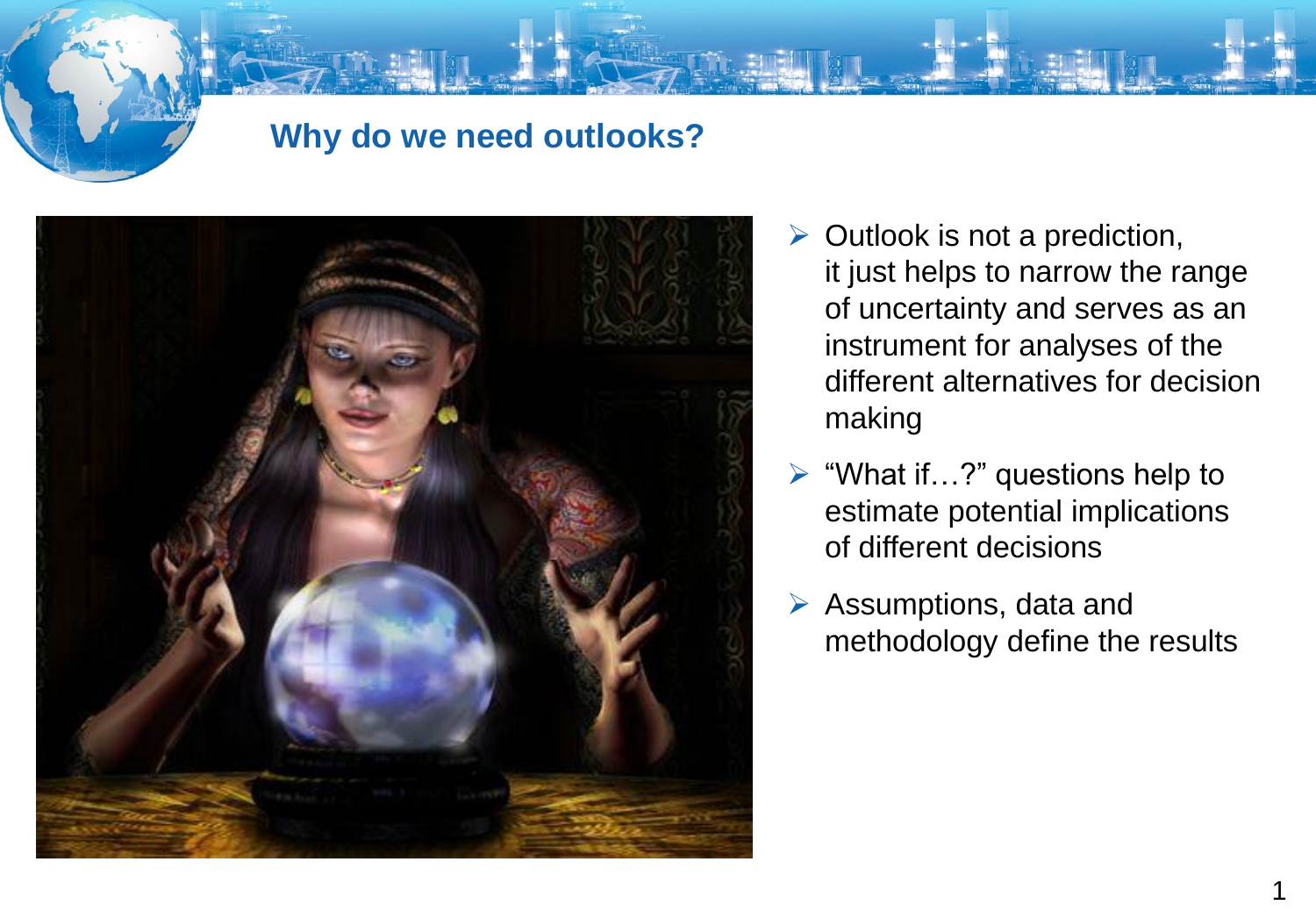## **Main global energy trends**

- $\triangleright$  Further (though slower) energy consumption growth by nearly 50% by 2050
- $\triangleright$  Structural shifts:
	- Increasing share of non-OECD countries
	- Growing indigenous production of hydrocarbons in North America
	- Increasing focus on energy efficiency
	- Growing role of decentralized energy supply
	- Increasing impact of environmental considerations
	- Growing electrification
- $\triangleright$  Fossil fuels will remain dominant in the global fuel mix, though it will become more diversified and balanced
- Oil prices will remain at the high level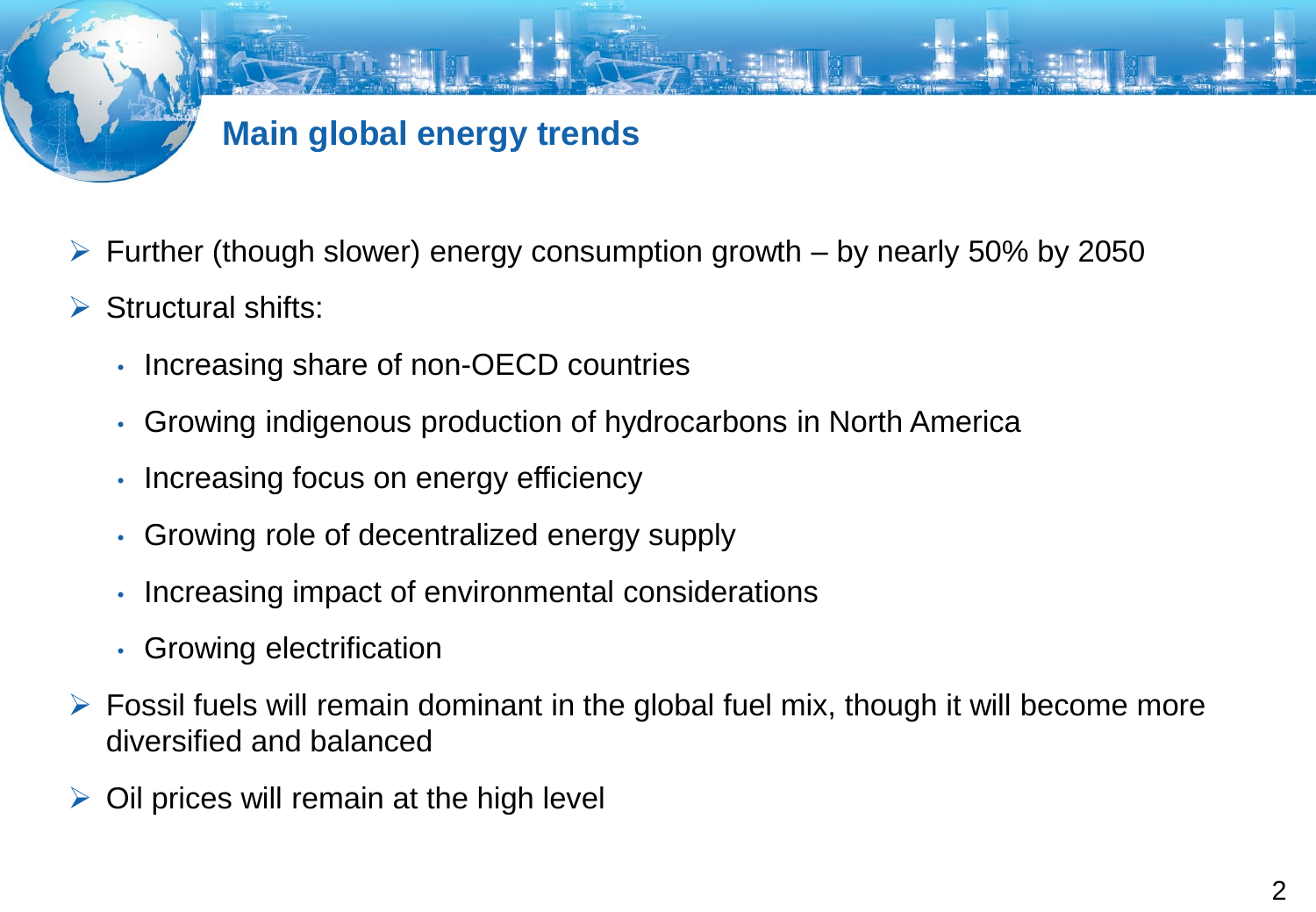### **By 2040 global primary energy consumption will increase by 40%**

**Primary energy consumption by region**



*Source: ERI RAS*

Source: ERI RAS

In 2010-2040 GLOBAL PRIMARY ENERGY DEMAND WILL INCREASE BY 40% (1,1% PER ANNUM ON AVERAGE), WHICH IS 3 TIMES *LOWER THAN ANNUAL GDP GROWTH RATES AND SIGNIFICANTLY LOWER THAN PRIMARY ENERGY CONSUMPTION GROWTH RATES DURING THE LAST 30 YEARS*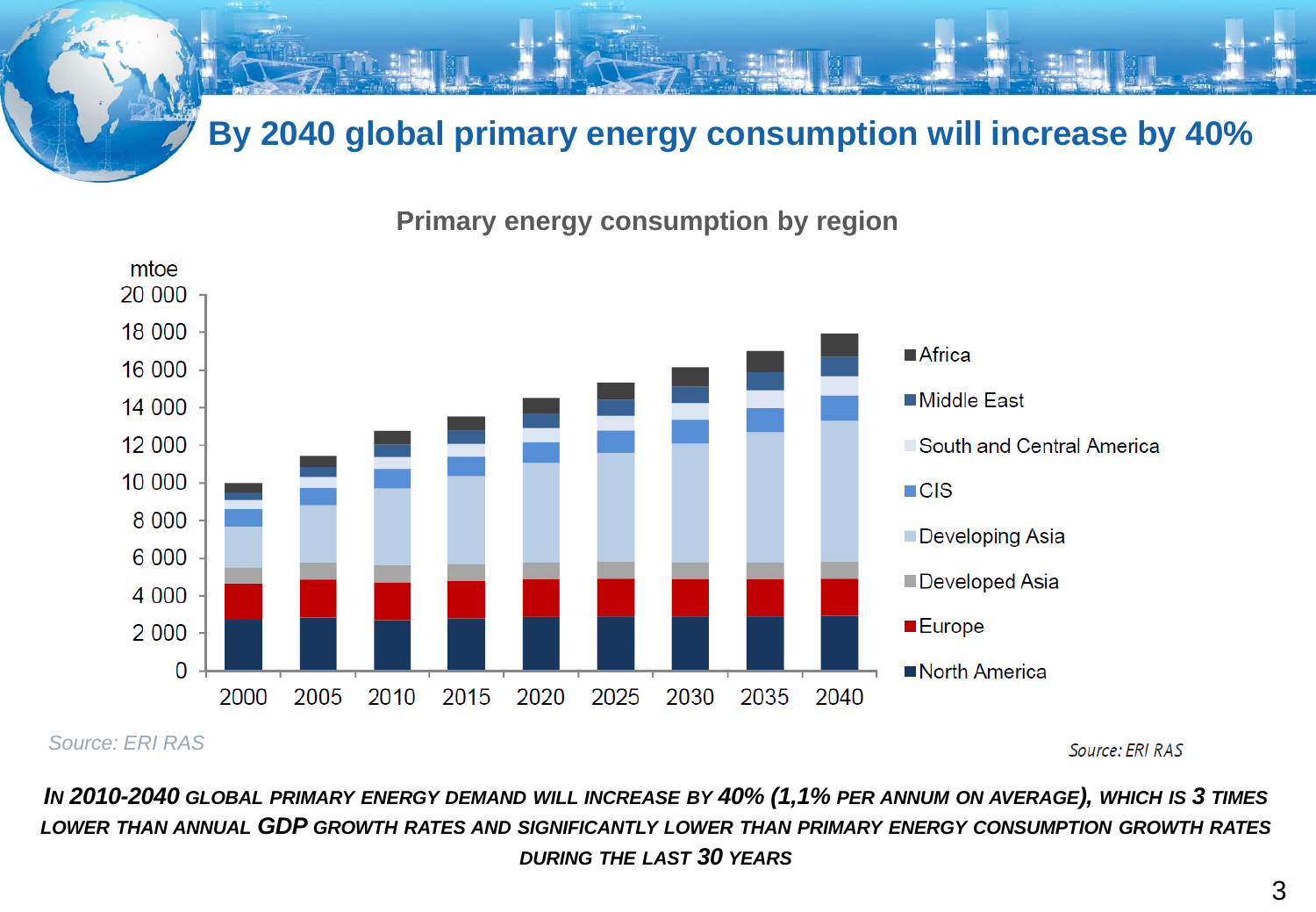#### **Growth will be mainly provided by the developing countries**

#### **Population growth, GDP, and energy consumption by region**



#### *Source: ERI RAS*

POPULATION GROWTH IN DEVELOPING COUNTRIES IS FOLLOWED BY AN INCREASING SHIFT IN THE CENTRE OF ECONOMIC AND *ENERGY CONSUMPTION TOWARDS THESE COUNTRIES*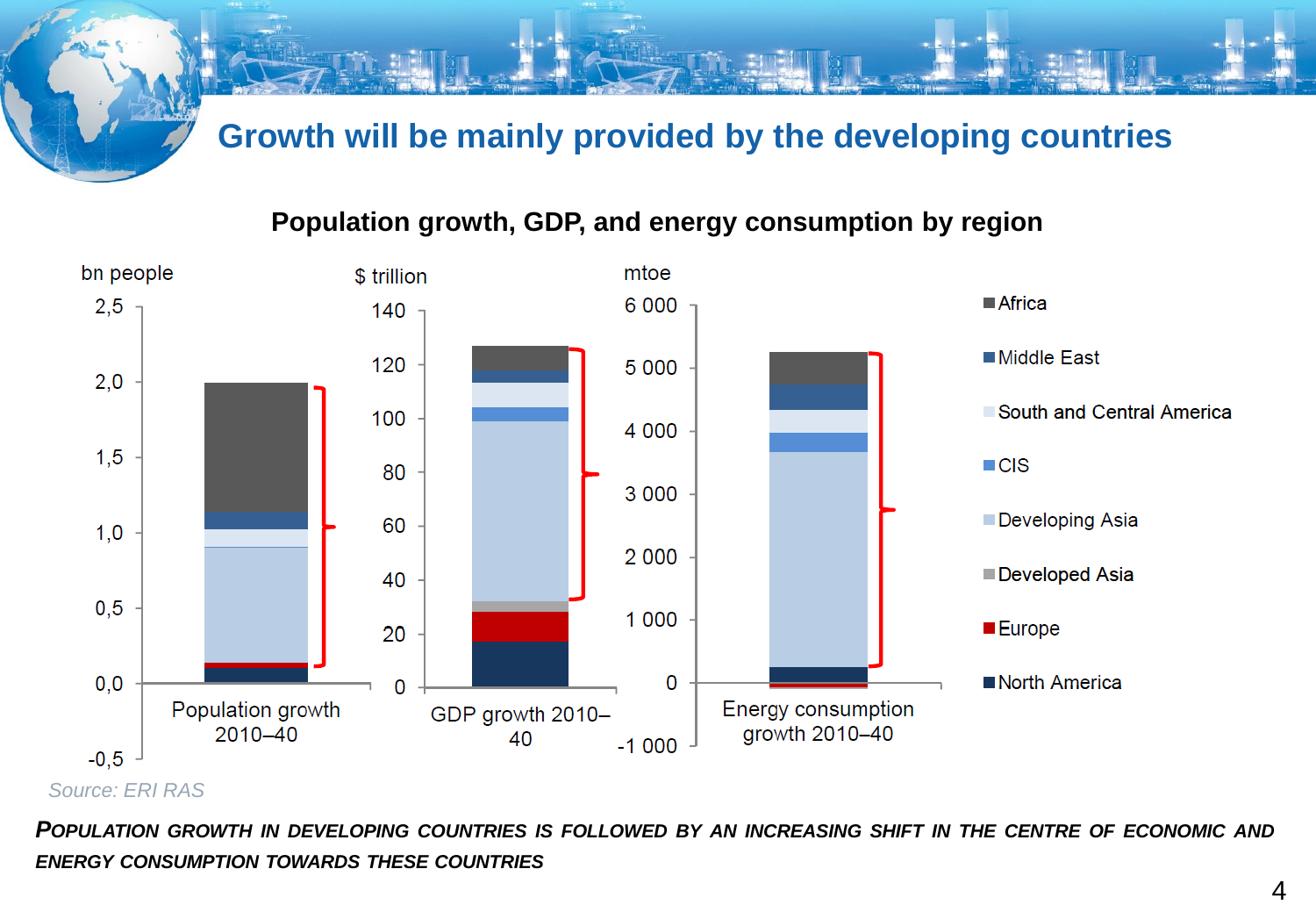



*Source: ERI RAS*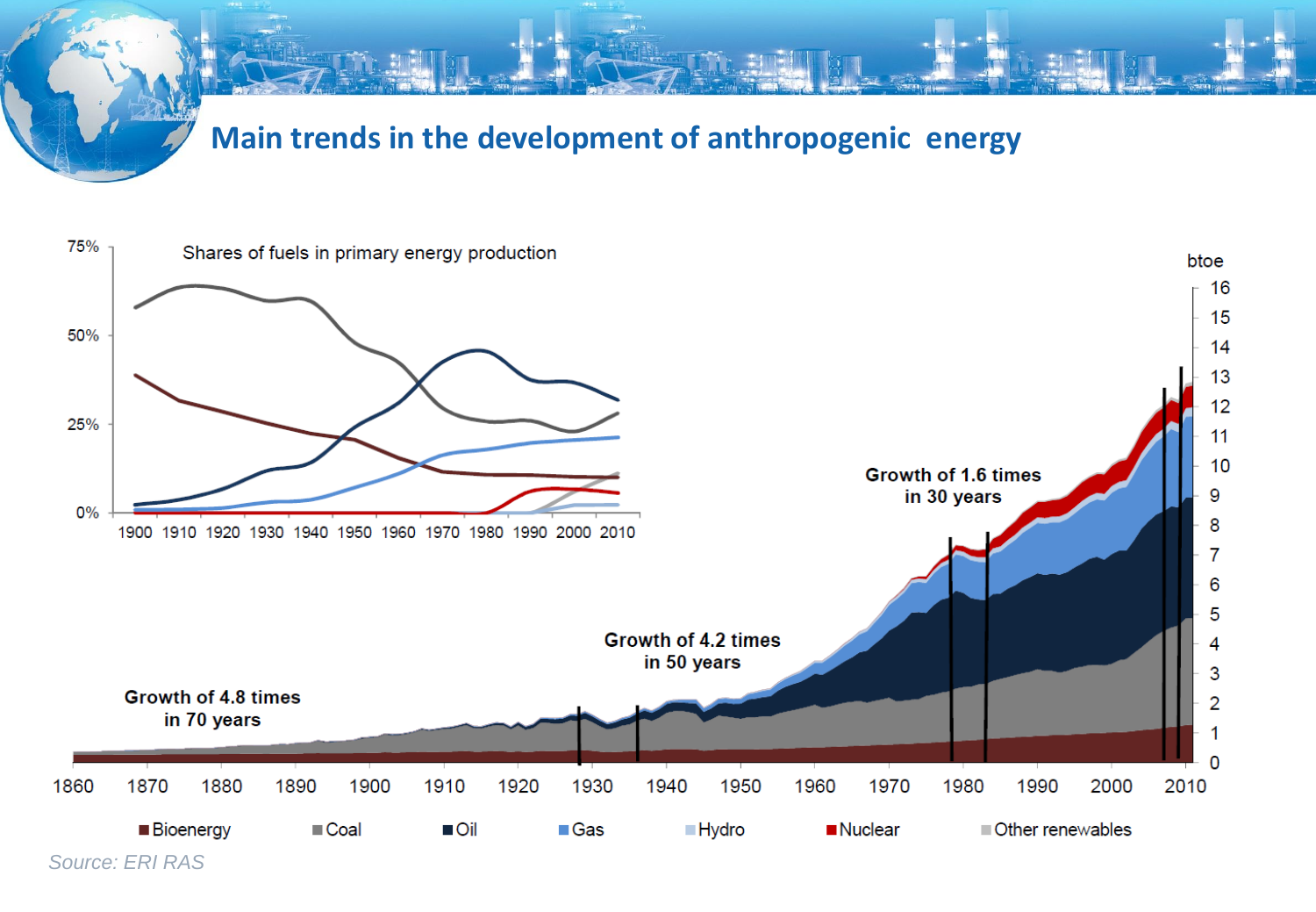#### **Major uncertainties: prices**



*ENERGY EFFICIENCY AND THE DEVELOPMENT OF UNCONVENTIONAL SOURCES OF OIL ACTUALLY PULLED DOWN PRICES, FROM* THE EXPECTED \$150 TO \$100-110 (2009)/BBL. HOWEVER, EVEN THE APPEARANCE OF TECHNOLOGICAL BREAKTHROUGHS ARE NOT BE ABLE TO RETURN WORLD OIL MARKET PRICES TO THE LEVELS THEY HELD AT THE PREVIOUS STAGE, WHEN THEY WERE *\$50/BBL (2009 PRICES).*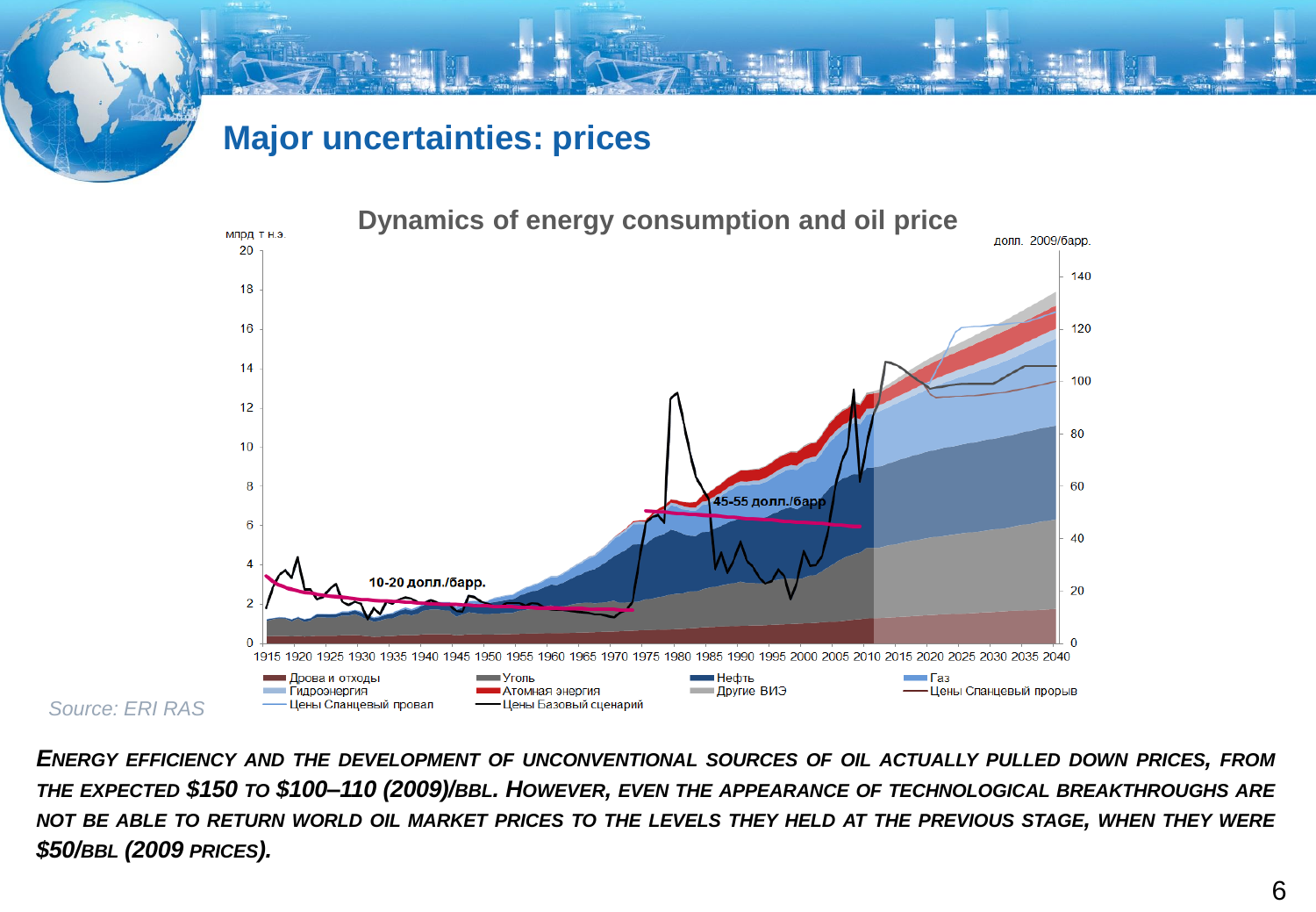#### **Major uncertainties: unconventional oil and gas breakeven costs**



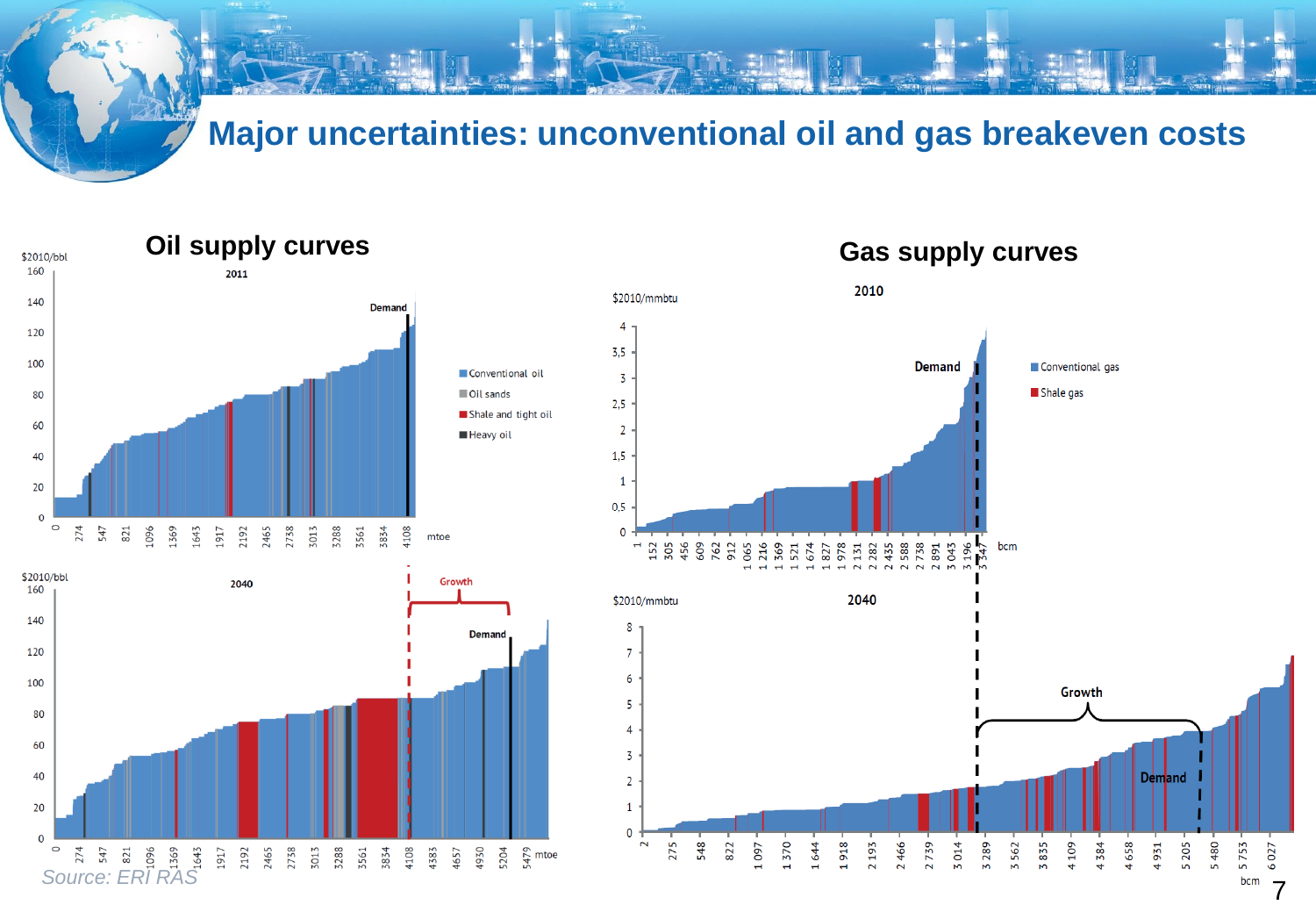



\* Technological revolutions are shown in red, breakthroughs - in black.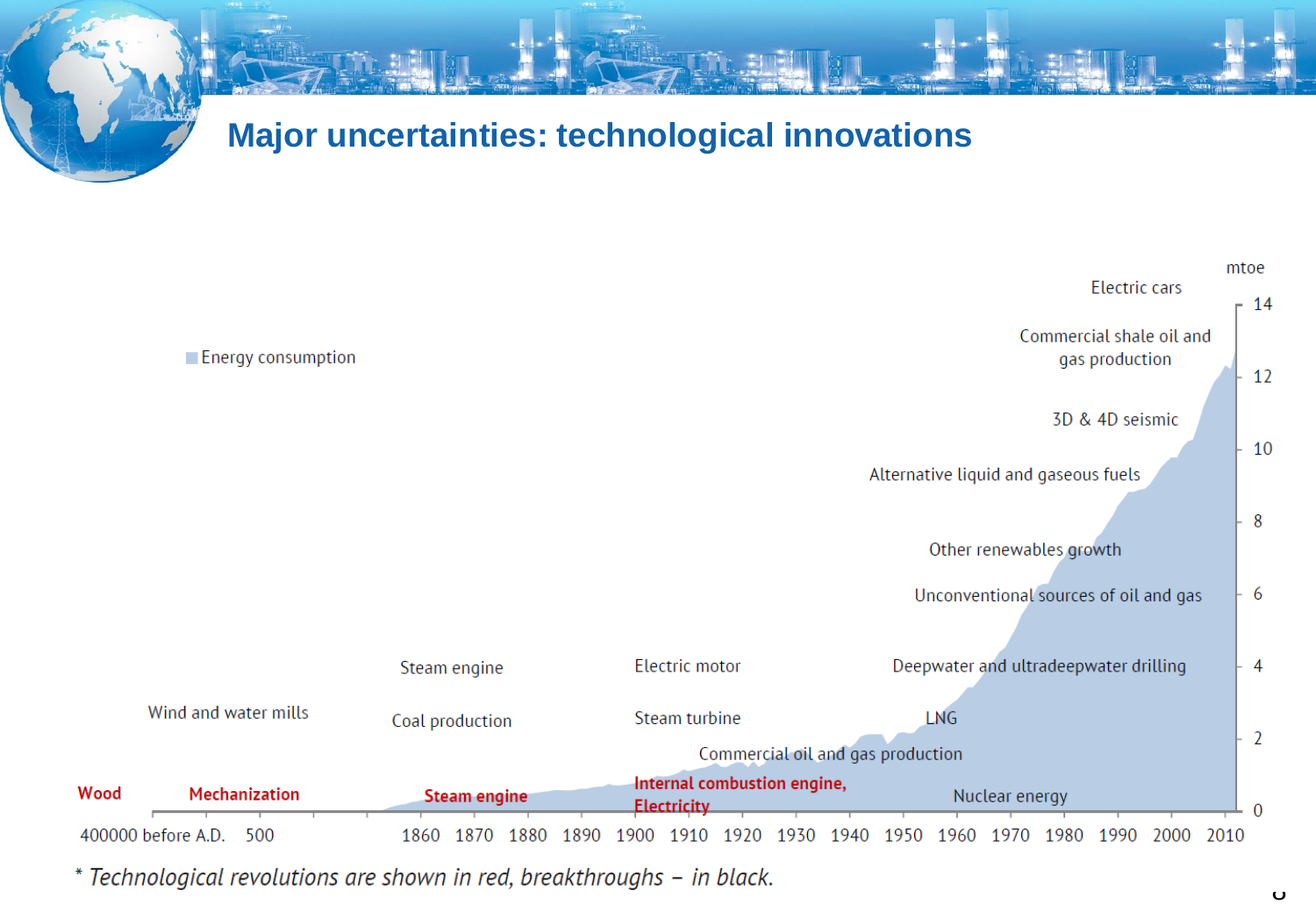### **Major uncertainties: energy policy priorities**

**Nuclear electricity generation by region**



*Source: ERI RAS*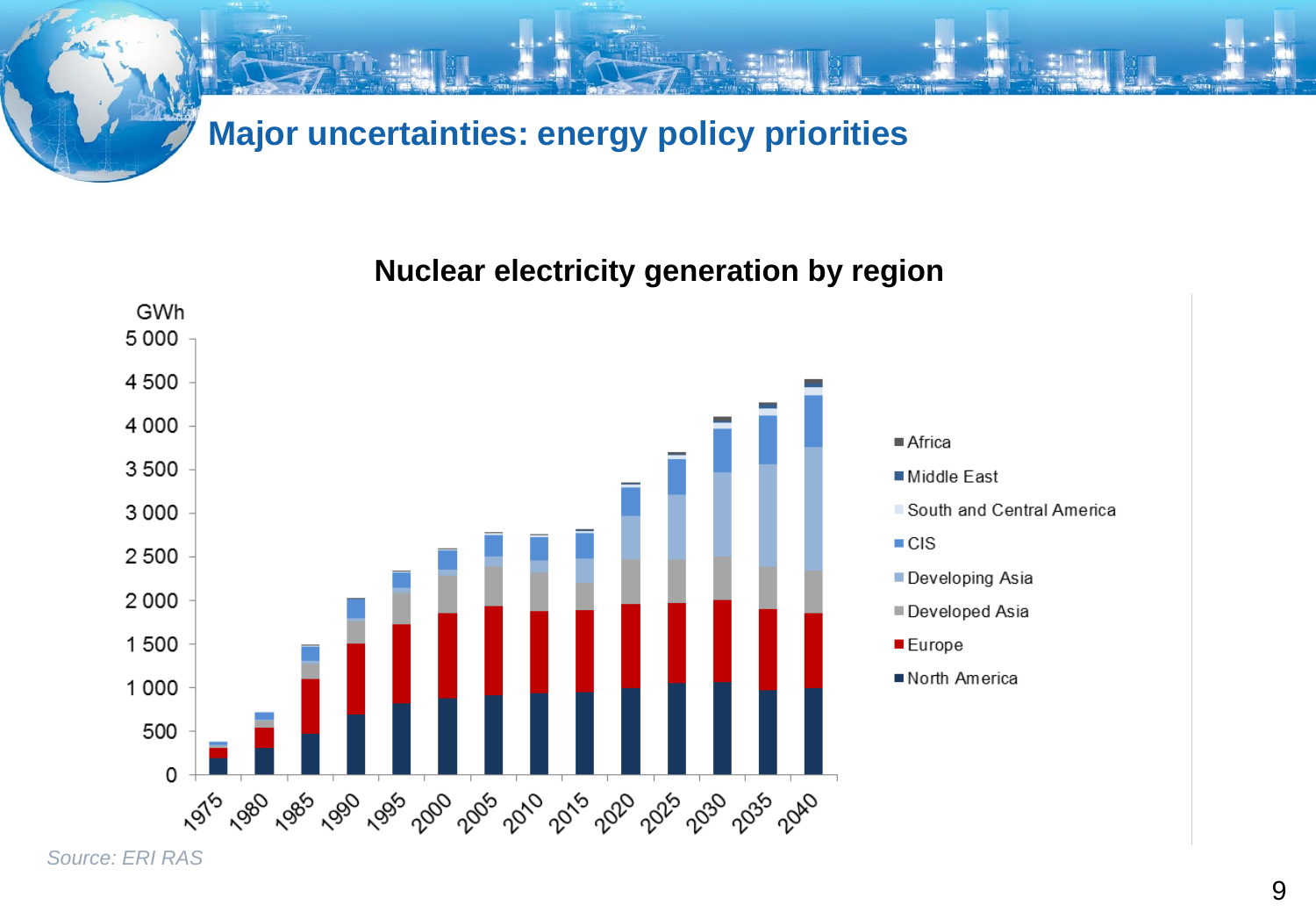#### **Evolution of the methodology**

**1 stage** *1930-1960s* **Extrapolation**  **2 stage** *1960-1990s* Non-stochastic forecasting

**3 stage** *1990-2010s* **Multicriterion** problems, markets and energy in the economy and in the environment

**4 stage** *Post 2010s* **Multicriterion** problems, markets, energy in the economy and in the environment, social and geopolitical criteria and numerous interests of the different actors